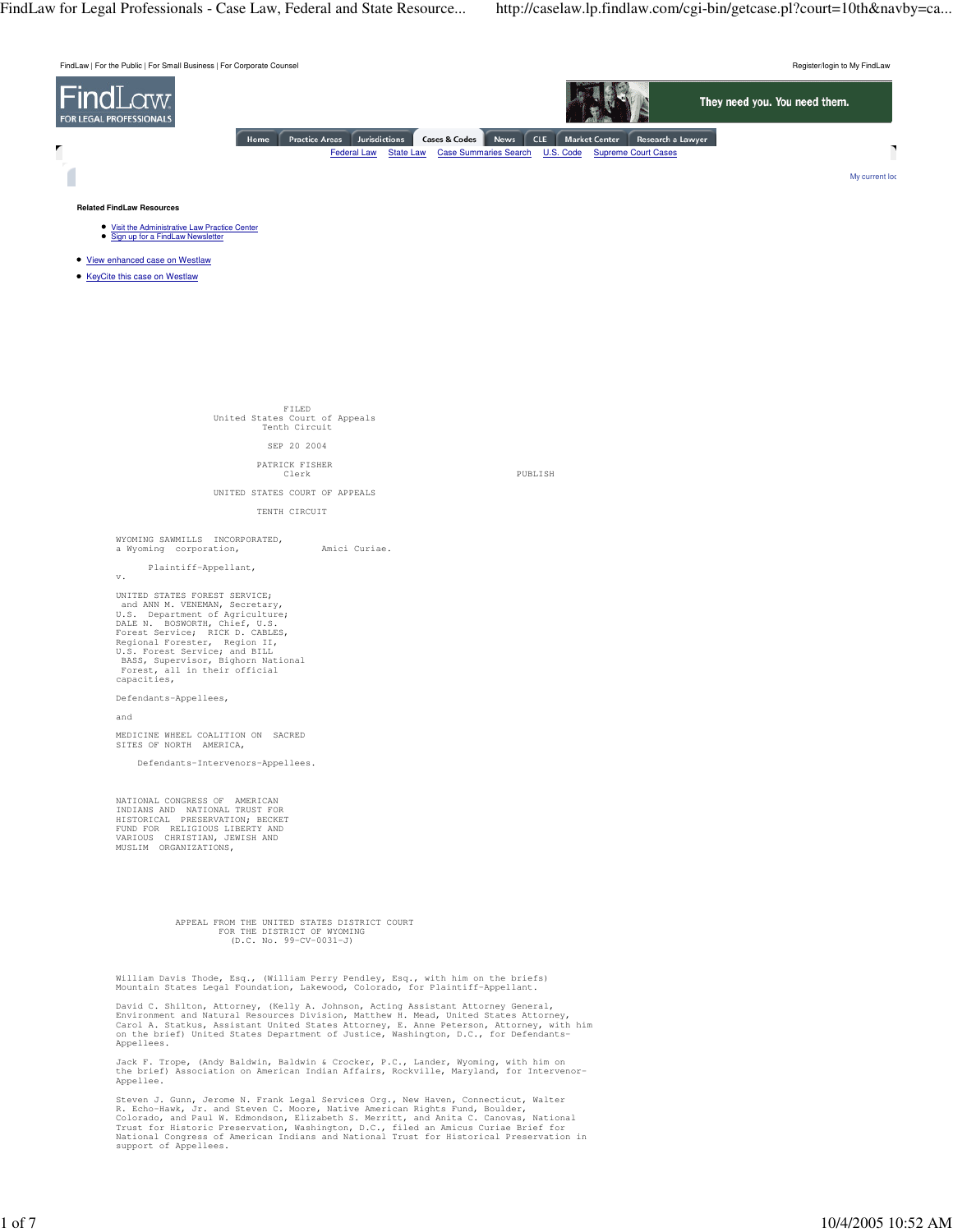Anthony Picarello, Roman Storzer, and Derek L. Gaubatz, The Becket Fund for Religious<br>Liberty, Washington, D.C., and Robert L. Greene, The Law Offices of Robert L. Greene,<br>New York, New York, filed an Amicus Curiae Brief f

Before HENRY, HOLLOWAY and MURPHY, Circuit Judges.

HOLLOWAY, Circuit Judge.

Plaintiff-appellant Wyoming Sawmills Incorporated brings this appeal from the<br>district court's order dismissing plaintiff's claim of violation of the Constitution's<br>Establishment Clause and holding against plaintiff on the

The Medicine Wheel National Historic Landmark was created in 1969 to preserve the<br>Medicine Wheel, a prehistoric stone circle about 80 feet in diameter that was constructed by<br>the aboriginal peoples of North America. The wh

(1) The district court's opinion is published at 179 F.Supp.2d 1279 (D. Wyo. 2001), and includes a more detailed description of the background of the litigation.

28 radiating spokes of rocks. Although the age of the structure is unknown, archeological<br>evidence indicates that human presence in the area goes back for 7,500 years or more. Many<br>tepee rings, trails, and other artifacts

In 1991, the process resulted in the publication of a Draft Environmental Impact<br>Statement (DEIS) which set out management alternatives. The preferred alternative set out<br>in the DEIS called for road construction and improv

In response, the Service withdrew the proposal and began a more intensive

consultation process with the Wyoming State Historic preservation Officer and the federal<br>Advisory Council on Historic Preservation (2) The Big Horn County Commissioners, the<br>Medicine Wheel Coalition on Sacred Sites of Nor

(2) The Service is required to consult with other federal, state, and local agencies and Indian<br>tribes by the National Historic Preservation Act, 16 U.S.C. 470h-2(a)(2).<br>(3) The FAA was involved because it has operated a r

management of the Medicine Wheel and Medicine Mountain. As part of this agreement, the<br>Service prohibited, temporarily, any new "undertakings" in an area within 2.5 miles of the<br>Medicine Wheel, including any new mining or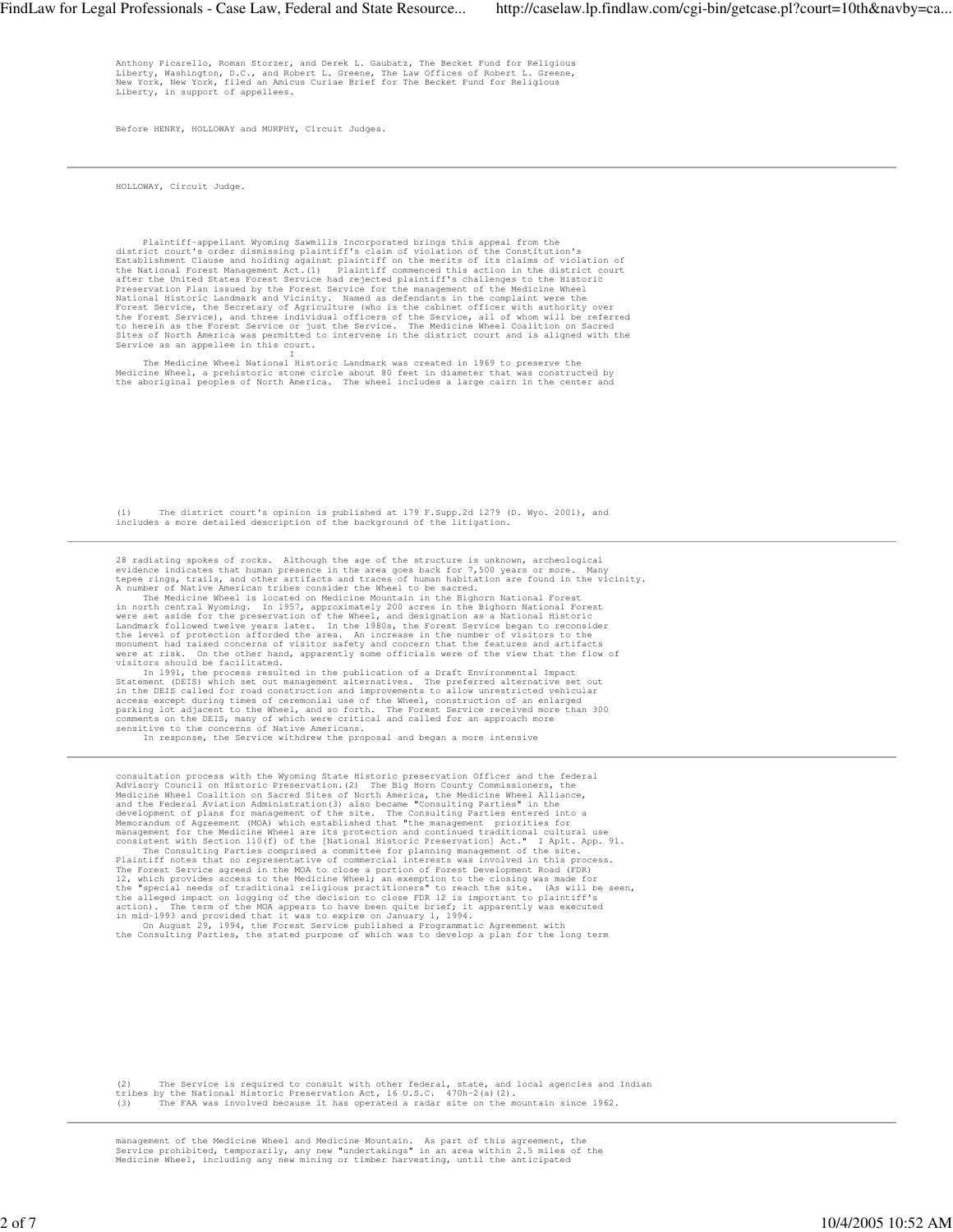Historic Preservation Plan could be completed and adopted.<br>In September 1996, the Service adopted the long-term plan now at issue, titled the<br>Historic Preservation Plan for the Medicine Wheel National Historic Landmark and Mountain (the HPP). The Service implemented the HPP on October 7, 1996, by issuing<br>Amendment 12 to the Bighorn National Forest Plan;(4) Amendment 12 included a "Decision<br>Notice and Finding of No Significant Impact," and E App. 573 et seq.

The HPP provides that the Forest Service will consult with the other parties to the<br>HPP for any project within an "Area of Consultation" around the monument. The "Area of<br>Consultation" is considerably larger than the Natio

(4) A forest plan, or land and resource management plan, is a planning document that guides natural resource management activities in a national forest over a period of ten years or more. See 16 U.S.C. 1604.

Indeed, plainiff points to the fact that the first page of each of the nie major series and Medicine Mountain are manner that propes of this HPP is to ensure that the Medicine Mountain are managed in a manner that protects

III Aplt. App. 582.<br>
Plaintiff Wyoming Sawmills is a commercial timber company located in Sheridan<br>
Plaintiff Wyoming. It has been the primary purchaser of timber from the Bighorn National<br>
Forest for over 30 years. In add

the parties to the HPP. Internal documents indicated that the Service planned to reachertise the sale and to proceed with it. However, after consulting with the other parties to the HPP and after further deliberations, the

The Forest Service and intervenor defendant Coalition moved to dismiss the<br>complaint, and alternatively moved for judgment as a matter of law. As relevant to this<br>appeal, the district court addressed issues of standing for Act.

The district court concluded that plaintiff did not have standing to bring its First Amendment claims. We discuss below the concept of standing generally and the elements<br>of standing that the judge found were satisfied. The judge held that plaintiff lacked standing<br>as to the First Amendment claims because

put in place by the HPP. The judge concluded that this injury could not be redressed even if the HPP were declared constitutionally invalid, the Forest Service would still<br>be under no obligation to sell any timber from the

A<br>We review de novo the district court's determination that plaintiff lacked standing to<br>pursue its First Amendment claims. See Hackford v. Babbitt, 14 F.3d 1457, 1465 (10th Cir.<br>1994).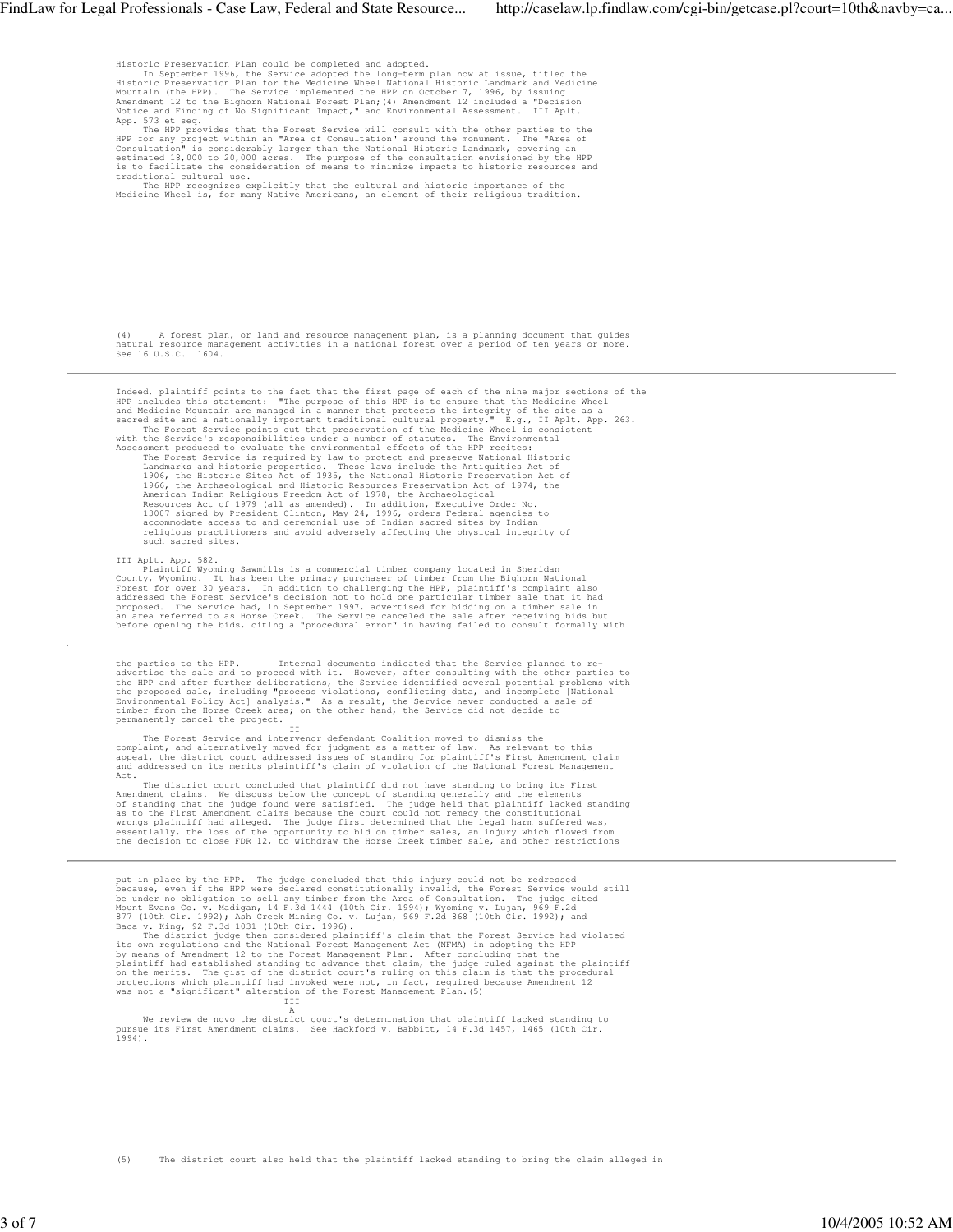the complaint under the National Environmental Policy Act, and ruled against plaintiff on the merits of its claim under the Federal Advisory Committee Act. Plaintiff has not appealed these holdings of the district court.

[T]he irreducible constitutional minimum of standing contains three elements.<br>First, the plaintiff must have suffered an "injury in fact"  $\lambda$  an invasion of a<br>legally protected interest which is (a) concrete and particul

Lujan v. Defenders of Wildlife, 504 U.S. 555, 5660-61 (1992) (internal citations omitted). The burden is on the plaintiff, as the party asserting jurisdiction, to establish these elements. Id.<br>at 561. Further, "each elemen

(6) In the district court plaintiff also claimed other injuries, but its appellate contentions are limited to the two alleged injuries stated in the text.

Plaintiff contends that it has standing to complain of the alleged violation of the Ristablishment Clause À independent of the alleged loss of opportunity to bid on timber sales, which is discussed infra Å because it is "d

at 4.<br>We discern no allegation of cognizable injury separate from the alleged loss of<br>opportunity for profitable logging. Plaintiff's invocation of such religious symbolism cases<br>as Foremaster is unpersuasive. As an artifi

We consider here the question whether plaintiff has suffered an economic injury. The<br>district judge held that the loss of the opportunity to bid on future timber sales was an ninjury<br>in fact sufficient to satisfy the first

In ask Creek the plaintiff was a coal mining company which desired to bid for leases<br>in an area under federal control. The Secretary of the Interior had decided to remove the tract<br>plaintiff's attempt coal leasing so that

"no guarantee" that plaintiffs would be the successful bidder for the concession contract and<br>that no court could order the Service to award them the contract. Id.<br>We cited Ash Creek and Mount Evans with approval in Baca v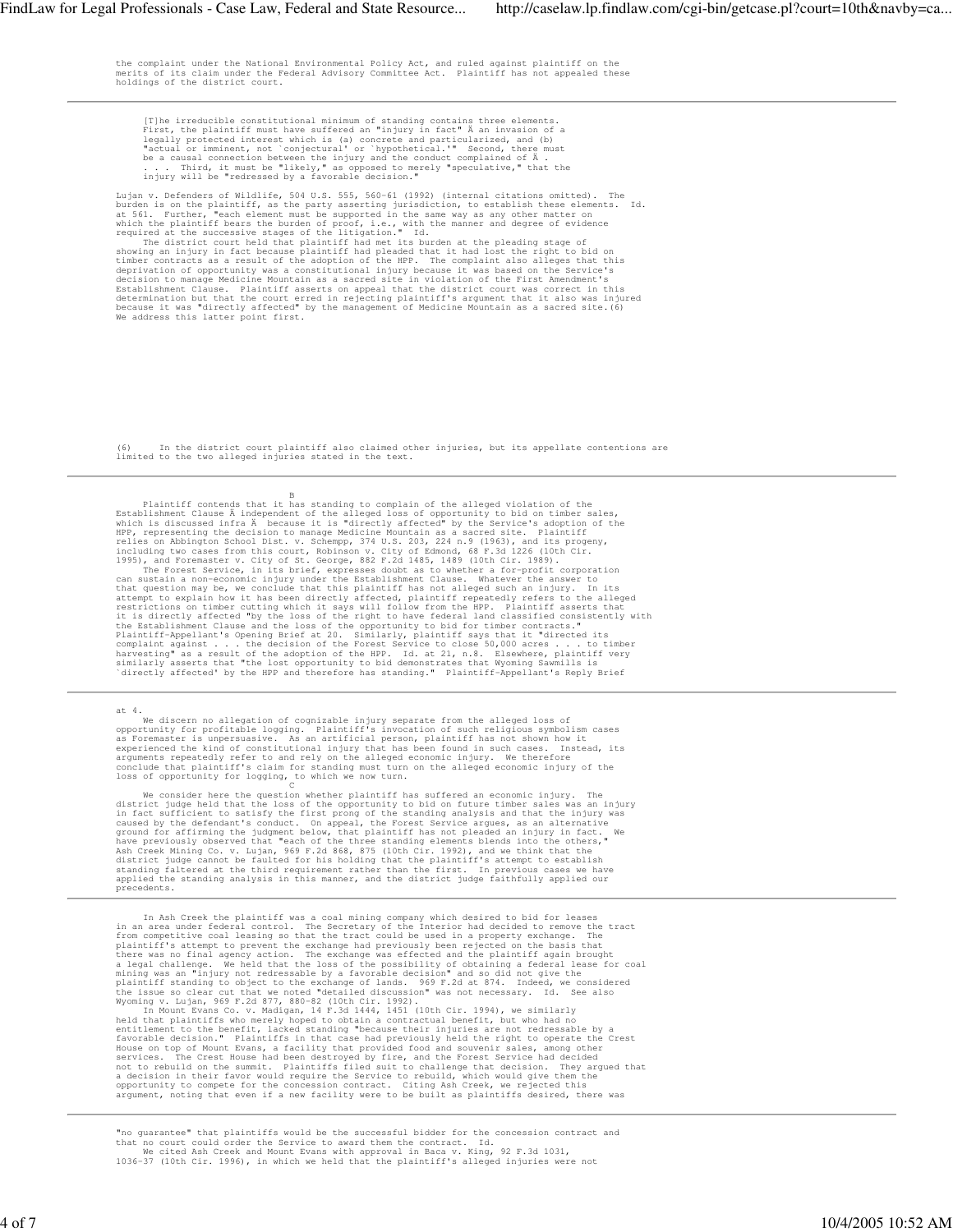redressable because the only two actions that would remedy the alleged wrongs were an order<br>for the government to sell the disputed land to the plaintiff or an order compelling the<br>government to renew the plaintiff's grazi

Secretary of the Interior.<br>
Plaintiff's arguments on this issue are not persuasive. Plaintiff contends that the<br>
wrongful denial of the opportunity to bid competitively for federal contracts is a sufficient<br>
basis for stan

benefit but for the barrier in order to establish standing." Id. (quoting Jacksonville, 508 U.S.<br>at 666). Plaintiff Wyoming Sawmills has not alleged that it was treated differently from any<br>other timber company. Aderand is

a competitor with the Federal Government in the same endeavor. The Court held that<br>California had standing on the first basis and did not consider the second claim of standing,<br>contrary to Wyoming Sawmills' description of

Watt.<br>Wyoming Sawmills also relies on Arkla Exploration Company v. Texas Oil & Gas<br>Corp., 734 F.2d 347 (8th Cir. 1984). Of course, we are bound by our precedents, discussed<br>supra, and so would not be free to follow Arkla i

not have standing to bring its First Amendment claim. IV

A<br>In its complaint, plaintif alleged that Amendment 12 to the Bighorn Forest Plan (the<br>mechanism by which the HPP was implemented) was a de facto change in the designation<br>of lands within the Area of Consultation which wer

(7) In its reply brief, plaintiff cites two cases which do support its argument, Wyoming Timmber Industry Ass'n v. United States Forest Service, 80 F.Supp.2d 1245 (D. Wyo. 2000), and Mountain States Legal Foundation v. Gli

wood fiber production (i.e., logging). (8) Plaintiff alleged, and argues on appeal, that the Forest Service failed to inquire into and disclose the effects of the HPP when it solicited public<br>comment on the HPP. Plaintiff also maintains that the Service failed to follow its own Forest<br>Service Handbook standards for amend

Procedures Act (APA). The judge noted that plaintiff had standing to assert this claim. 179<br>F. Supp.2d at 1297-98. The judge noted that, because the NFMA does not provide for<br>Judicial review of decisions by the Forest Serv

(8) Plaintiff alleged that a de facto change of designation was also imposed on some areas outside the Area of Consultation which were serviced by FDR 11.

B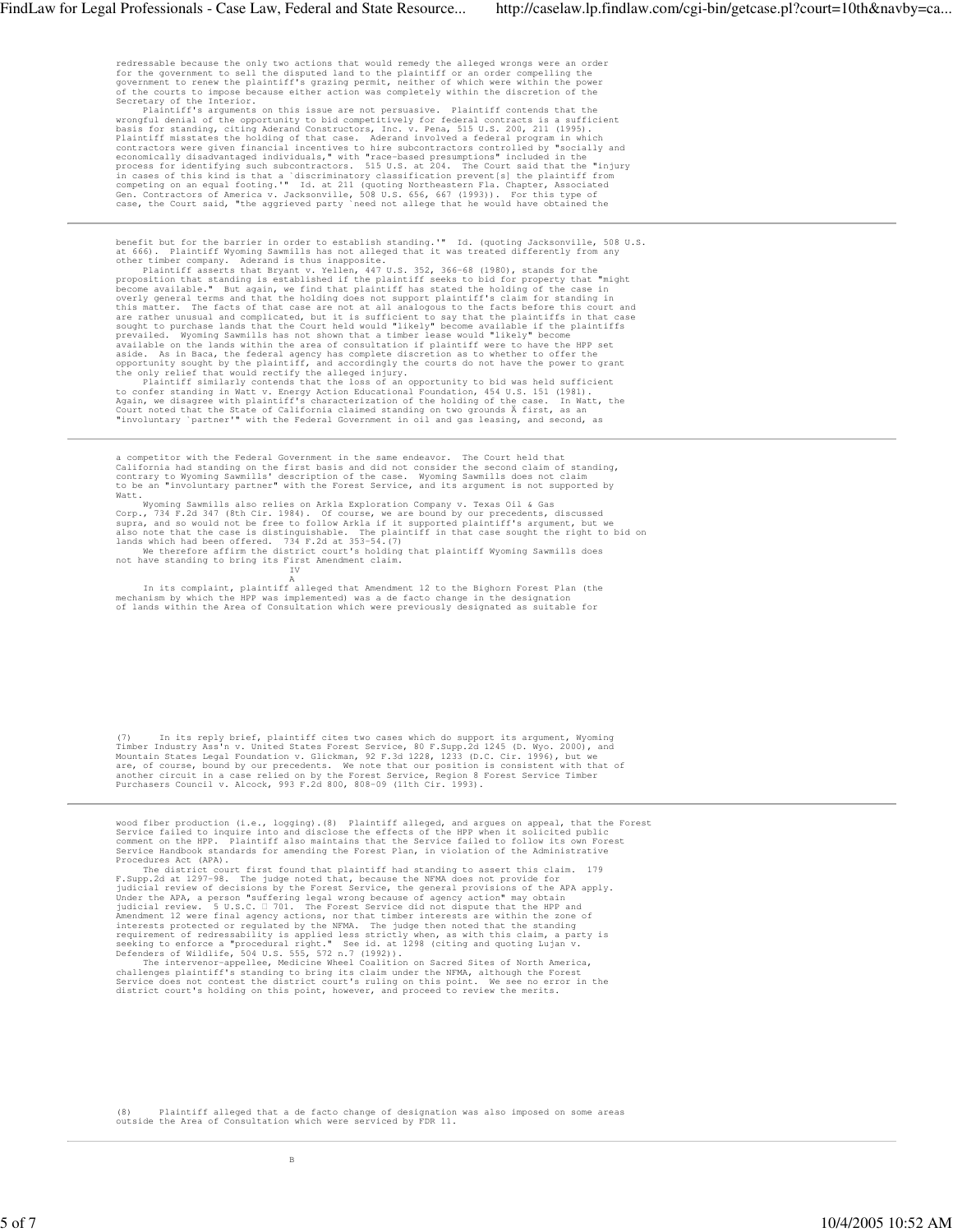Our standard of review is a deferential one, and we will reverse the Forest Service's<br>action only if it is "arbitrary, capricious, otherwise not in accordance with the law,<br>or<br>supported by substantial evidence." Citizens' Citizens' Committee, 297 F.3d at 1032-33 (footnote omitted). We have noted before that the Act does not provide guidance as to what amendments are "significant." Cargill, 11 F.3d at 1548. Indeed, applicable regulations "expressly commend[ ] the determination of the significance of an amendment to the Forest Supervisor's judgment." Id. According to the regulations, "Based on an analysis of the objectives,<br>guidelines, and other contents of the forest plan, the Forest Supervisor shall<br>determine whether a proposed amendment would result in a significant cha

(emphasis added).

Citizens Committee, 297 F.3d at 1033. In the absence of specific direction from Congress, the Forest Service has adopted guidelines in its Forest Service Handbook (FSH) for consideration of the significance of

amendments to a forest plan:<br>
Although the Forest Supervisor has wide discretion in deciding whether an<br>
amendment is significant, the FSH outlines factors the Supervisor must<br>
consider when assessing the significance of a

Id. (footnote omitted). In this appeal, plaintiff accepts these criteria and frames its arguments<br>in their terms. Accordingly, our review will also focus on these factors.<br>Although as explained we review the agency's decis

amendment came late in the planning period, after the period's first decade. Nor does Wyoming Sawmills dispute the conclusion that this factor favors a finding that the

amendment was not significant.<br>Wyoming Sawmills does contest the agency's, and district court's, conclusion on the<br>second factor, the size of the affected area compared to the overall planning area. The<br>district court agre

more than 18,000 acres.<br>
First, plaintiff contends that the overall planning area which should be used to<br>
First, plaintiff contends that the overall planning area which shuld be used to<br>
determine the relative significanc

north and west of the Area of Consultation.<br>The Forest Service and the intervenor Coalition offer several points in response that<br>severely undercut the impact of plaintiff's argument. First, we note that plaintiff has not<br>

The HPP does not probibit logging in the Area of Consultation. At least two roads<br>within the consultation area are not barred to timber hauling, although the HPP does require<br>a consultation process for approval of their us

(9) We note that the withdrawal of the Horse Creek timber sale was not a final agency action; accordingly, that decision may not be reviewed at this time.